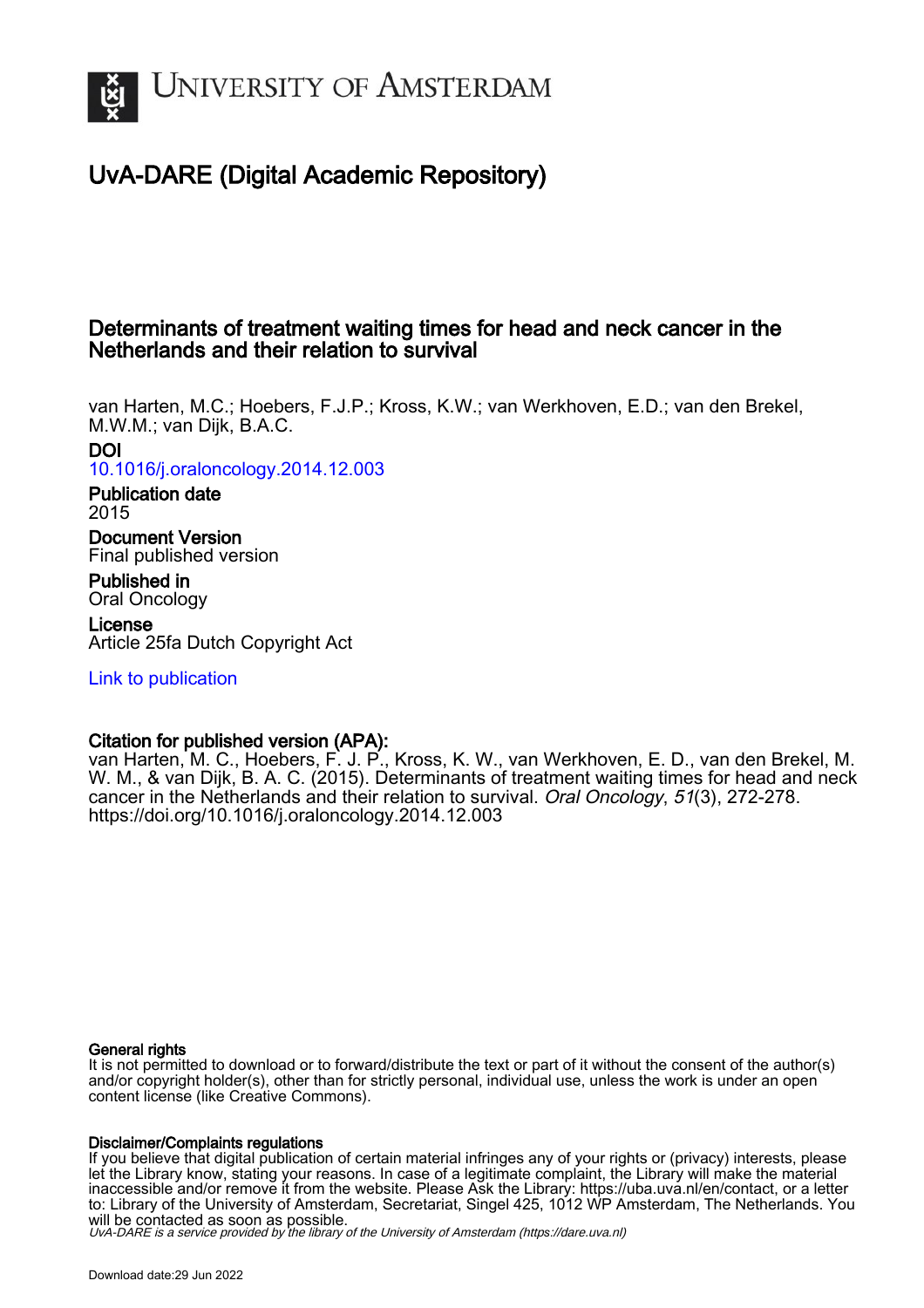#### [Oral Oncology 51 \(2015\) 272–278](http://dx.doi.org/10.1016/j.oraloncology.2014.12.003)

Contents lists available at [ScienceDirect](http://www.sciencedirect.com/science/journal/13688375)

# Oral Oncology

journal homepage: [www.elsevier.com/locate/oraloncology](http://www.elsevier.com/locate/oraloncology)

# Determinants of treatment waiting times for head and neck cancer in the Netherlands and their relation to survival



**NCOLOGY** 

Michel C. van Harten<sup>a,</sup>\*, Frank J.P. Hoebers <sup>b</sup>, Kenneth W. Kross <sup>c</sup>, Erik D. van Werkhoven <sup>d</sup>, Michiel W.M. van den Brekel <sup>a,e,f</sup>, Boukje A.C. van Dijk <sup>g,h</sup>

a Department of Head and Neck Surgery and Oncology, Netherlands Cancer Institute, Amsterdam, The Netherlands

<sup>b</sup> Department of Radiation Oncology (MAASTRO), Research Institute GROW, Maastricht University, Maastricht, The Netherlands

<sup>c</sup> Department of Otorhinolaryngology and Head and Neck Surgery, Maastricht University Medical Centre, Maastricht, The Netherlands

<sup>d</sup> Department of Biometrics, Netherlands Cancer Institute, Amsterdam, The Netherlands

e Department of Oral and Maxillofacial Surgery, Academic Medical Center, University of Amsterdam, The Netherlands

<sup>f</sup> Department of Phonetic Sciences, University of Amsterdam, The Netherlands

<sup>g</sup> Department of Research, Comprehensive Cancer Centre The Netherlands (IKNL), Utrecht, The Netherlands

h Department of Epidemiology, University of Groningen, University Medical Centre Groningen, Groningen, The Netherlands

### article info

Article history: Received 21 August 2014 Received in revised form 2 December 2014 Accepted 5 December 2014 Available online 22 December 2014

Keywords: Head and neck cancer **HNSCC** Head and neck squamous cell carcinoma Waiting time Treatment delay Prognosis Survival

# summary

Introduction: Waiting to start treatment has been shown to be associated with tumor progression and upstaging in head and neck squamous cell carcinomas (HNSCCs). This diminishes the chance of cure and might lead to unnecessary mortality. We investigated the association between waiting times and survival in the Netherlands and assessed which factors were associated to longer waiting times.

Methods: Patient (age, sex, socioeconomic status (SES), tumor (site, stage) and treatment (type, of institute of diagnosis/treatment) characteristics for patients with HNSCC who underwent treatment were extracted from the Netherlands Cancer Registry (NCR) for 2005–2011. Waiting time was defined as the number of days between histopathological diagnosis and start of treatment. Univariable and multivariable Cox regression was used to evaluate survival.

Results: In total, 13,140 patients were included, who had a median waiting time of 37 days. Patients who were more likely to wait longer were men, patients with a low SES, oropharynx tumors, stage IV tumors, patients to be treated with radiotherapy or chemoradiation, and patients referred for treatment to a Head and Neck Oncology Center (HNOC) from another hospital. The 5-year overall survival was 58% for all patients. Our multivariable Cox regression model showed that longer waiting time, was significantly related to a higher hazard of dying ( $p < 0.0001$ ).

Conclusion: This is the first large population-based study showing that longer waiting time for surgery, radiotherapy or chemoradiation is a significant negative prognostic factor for HNSCC patients.

- 2014 Elsevier Ltd. All rights reserved.

## Introduction

Waiting times for cancer treatment are a serious challenge for doctors and health care policy makers [\[1,2\].](#page-7-0) The ongoing shift of cancer care towards centralized comprehensive cancer centers that are treating higher patient volumes shows evident improvement of quality of care  $[3,4]$ . However, the increasing volume is imposing a burden on available diagnostic and treatment resources [\[1,5\].](#page-7-0) Encouraged by governments and patient lobbies, fast-track

E-mail address: [m.v.harten@nki.nl](mailto:m.v.harten@nki.nl) (M.C. van Harten).

programs are introduced throughout Europe to optimize care pathways and minimize the time for diagnosis, staging and treatment. There is evidence that these programs are reducing total waiting time, though these initiatives are not leading to waiting times that meet current standards set by professional societies and authorities [\[6–11\].](#page-7-0)

Longer intervals between the confirmation of a malignant tumor and initial treatment could potentially induce anxiety and lower patient satisfaction [\[12,13\]](#page-7-0). The major concern arises when waiting for treatment causes progression of disease, decreased tumor control, more extensive treatment, increased costs and impaired survival. Several studies explored this relationship in different cancer sites and found a correlation with prognosis in patients with uterine  $[14]$ , and breast  $[15]$  cancer. On the other



<sup>⇑</sup> Corresponding author at: Department of Head and Neck Surgery and Oncology, The Netherlands Cancer Institute, Plesmanlaan 121, 1066 CX Amsterdam, The Netherlands. Tel.: +31 20 5122550; fax: +31 20 5122554.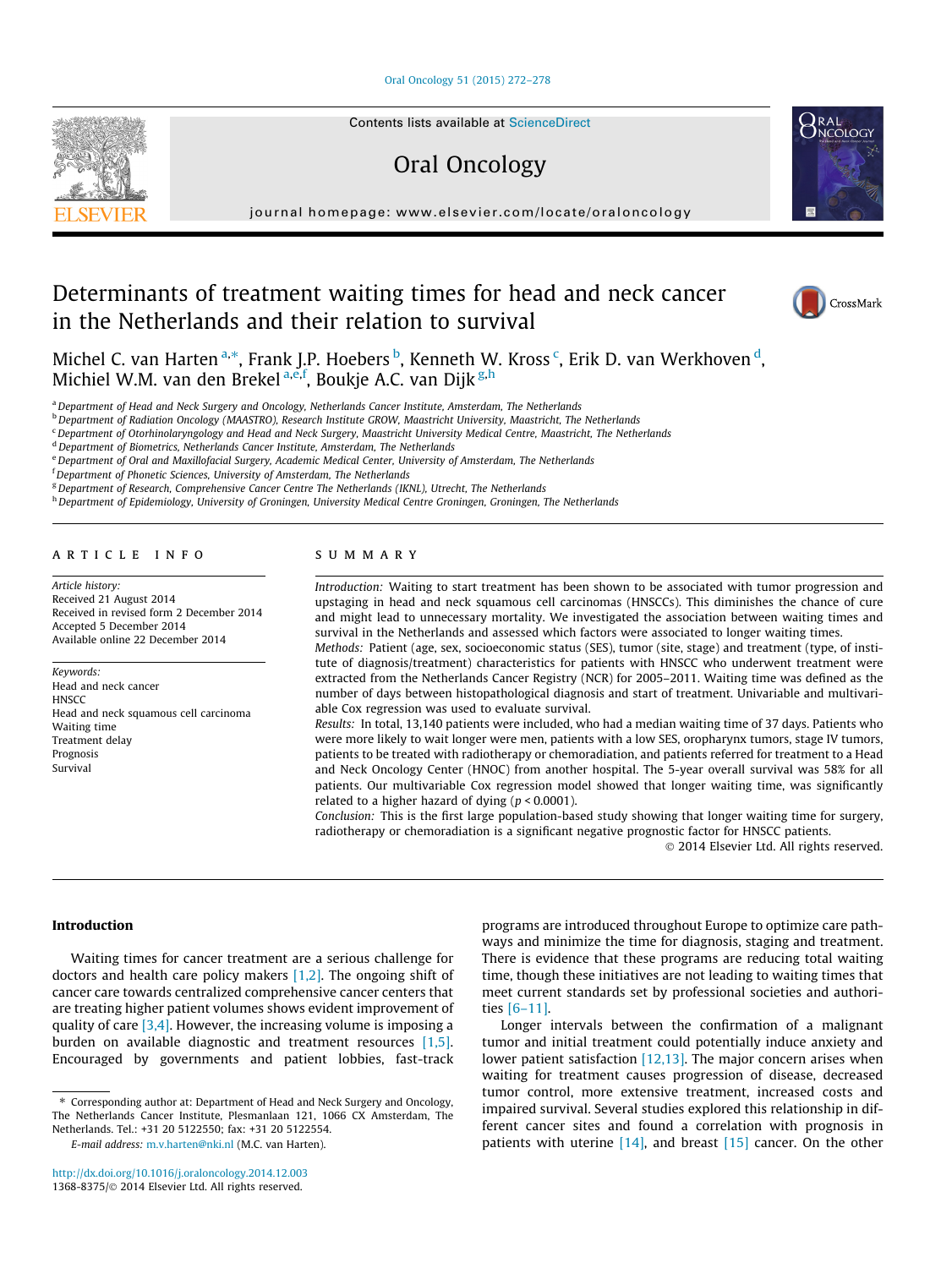hand, in colorectal [\[16\]](#page-7-0) and bladder [\[17\]](#page-7-0) cancer, there was no or little evidence for this association.

In head and neck cancer, there are no consistent results regarding the relationship of waiting time and survival. A systematic review assessing 4238 patients showed a slight significant decrease in survival associated with longer waiting times for radiotherapy in HNSCC patients [\[18\]](#page-7-0). However, a recent study including all types of treatment ( $N = 2493$ ) in the Netherlands Cancer Institute revealed that there was no relation between waiting time for treatment up to 90 days and impaired survival. In one of the sub-analyses, a poorer survival was found for patients with shortest waiting time (<2 weeks) for treatment, and better survival for patients with moderate or longer waiting time [\[11\].](#page-7-0) This can be explained by the 'waiting time paradox', as a result of confounding by indication; patients with more advanced, rapidly progressive tumors and more severe symptoms are treated earlier, but have a higher mortality, leading to a U-shaped association between waiting time and survival [\[19,20\].](#page-7-0)

In the Netherlands, the total volume of head and neck cancer patients increased with more than 50% from 1,942 in 1989 to 2,970 in 2011 [\[21\]](#page-7-0). Care is mainly provided by eight geographically allocated Head and Neck Oncology Centers (HNOCs), certified since 1984 by the Dutch Head and Neck Society (DHNS). In 2001, the DHNS anticipated to the growing number of patients per Center and to assure a high standard of care set the maximum duration between diagnosis and treatment at 30 days [\[22\]](#page-7-0). In a recent study, this target was only satisfied for 34% of the head and neck squamous cell carcinoma (HNSCC) patients between 1990 and 2011 [\[10,11\]](#page-7-0).

Waiting time for treatment of HNSCC patients in the Netherlands seems to be a major problem; however, at the same time the relevance is unclear since waiting time for treatment has not been established as a prognostic factor. This study was performed to investigate which factors are correlated with longer waiting time for treatment of HNSCCs. Additionally, we examined the impact of waiting on survival in patients with a HNSCC in a nationwide population-based study.

#### Patients and methods

#### Population

Patients were selected from the Netherlands Cancer Registry (NCR), managed by the Comprehensive Cancer Centre the Netherlands (IKNL). All patients in the Netherlands with newly diagnosed head and neck cancer (ICD-O-3 C00-C14 or C30-C32) [\[23\]](#page-7-0) diagnosed from 2005 through 2011 (21108 records for 20621 patients) were identified. We excluded non-epithelial tumors (melanoma, sarcoma and hematological malignancies; N = 1800, 9% of all records). Patients who did not undergo treatment, for any reason, were excluded, considering this group was not subject to waiting time (N = 1232, 6%).

Each individual tumor was described by patient demographics (sex, age, socioeconomic status (SES)), clinical factors (e.g. tumor site and stage) and treatment details as well as logistical measures to allow for waiting time calculations and referrals (date of histopathological diagnosis, date of start of treatment, institute of diagnosis and institute of treatment (both anonymous)). Patients with missing data on any of the variables above were excluded  $(N = 2324, 11\%)$ . Also, patients with lip tumors  $(N = 1356, 6\%)$  were excluded, since the prognosis is relatively good and commonly treated outside a Head and Neck Oncology Centre (HNOC). Additionally, we excluded patients with distant metastases at diagnosis  $(N = 275, 1\%)$  and second primary tumors  $(N = 328, 2\%)$ , since these patients have a relatively poor prognosis and mostly not treated with a curative intent. Furthermore, patients who experienced a waiting time between diagnosis and treatment that was longer than 90 days ( $N = 392, 2\%)$  were excluded since the majority of patients with a waiting time of more than 90 days had specific reasons such as severe comorbidity or intercurrent disease causing this extreme delay in treatment.

There is inequality in this type of analysis [\[24\],](#page-7-0) since for example a patient with a waiting time of 70 days has to survive at least 70 days to be included in this study, while a patient treated at day 5 after diagnosis and dying at day 10 would be included in this study without having to survive a specified time period. To tackle this inequality, we created a landmark at 90 days and excluded patients with a follow up shorter than 90 days after diagnosis  $(N = 253, 1\%)$ .

Eventually, 13,140 (64%) patients were included for analysis ([Fig. 1\)](#page-3-0).

#### Definitions and classifications

Date of diagnosis was defined as the date of the pathology report with histopathological (or cytological) confirmation of the clinical diagnosis. Start of treatment was defined as the date of surgery or first day of chemoradiation or radiotherapy. Subsequently, waiting time was defined as the interval between the date of diagnosis and start of treatment. Prior to assessing the association between waiting time and patient characteristics, we chose cut off points to create patient groups where the interval between diagnosis and initial treatment was 0–30 days and >30 days. We chose this categorization as the first group (0–30 days) is a group treated with acceptable waiting time as recommended by the Dutch Head and Neck Society (DHNS) [\[22\]](#page-7-0); the second group (>30 days) represents the population that is treated with longer than 30 days waiting time. Waiting time was also used as a continuous variable in our analysis.

Patients were categorized in different groups based on tumor site; oral cavity (ICD-O-3 C02.0-C05.0, C06.0-C06.9), oropharynx (C01.9, C05.1-C05.9, C09.0-C10.9), nasopharynx/nasal sinuses (C11.0-C11.9, C30.0-C31.9), hypopharynx (C12.0-C13.9), larynx (C32.0-C32.9) and (malignant) salivary glands (C07.0-C08.9). Pathological staging (IV) was performed using the pathological TNM stage (when not available, completed with the clinical stage), 6th edition (2002) for tumors diagnosed from 2005 through 2009 and TNM, 7th edition (2010) for tumors diagnosed in 2010 or 2011. If pathological stage was unavailable, clinical stage was used. Patients were placed in 3 groups based on treatment modality; surgery, surgery + adjuvant radiotherapy and primary radiotherapy/chemoradiation.

Furthermore, patients were assigned to four different groups based on whether they were diagnosed and/or received their first treatment in a Head and Neck Oncology Center (HNOC).

- diagnosed and first treatment in a non-HNOC
- diagnosed in a non-HNOC and first treatment in a HNOC
- diagnosed and first treatment in a HNOC
- diagnosed in a HNOC and first treatment in a non-HNOC

Socioeconomic status (SES) for each patient was determined using validated relative scores provided by The Netherlands Institute for Social Research (SCP), based on postal code [\[25\]](#page-7-0). The mean from the relative scores of 2006 and 2010 was used to place patients into tertiles, labeled low SES, medium SES and high SES.

Vital status information was obtained by linkage to the municipal records. Survival time was defined as the number of days between the ninetieth day after the date of diagnosis (landmark) and the date of death or the date of censoring (date of emigration or date of record linkage).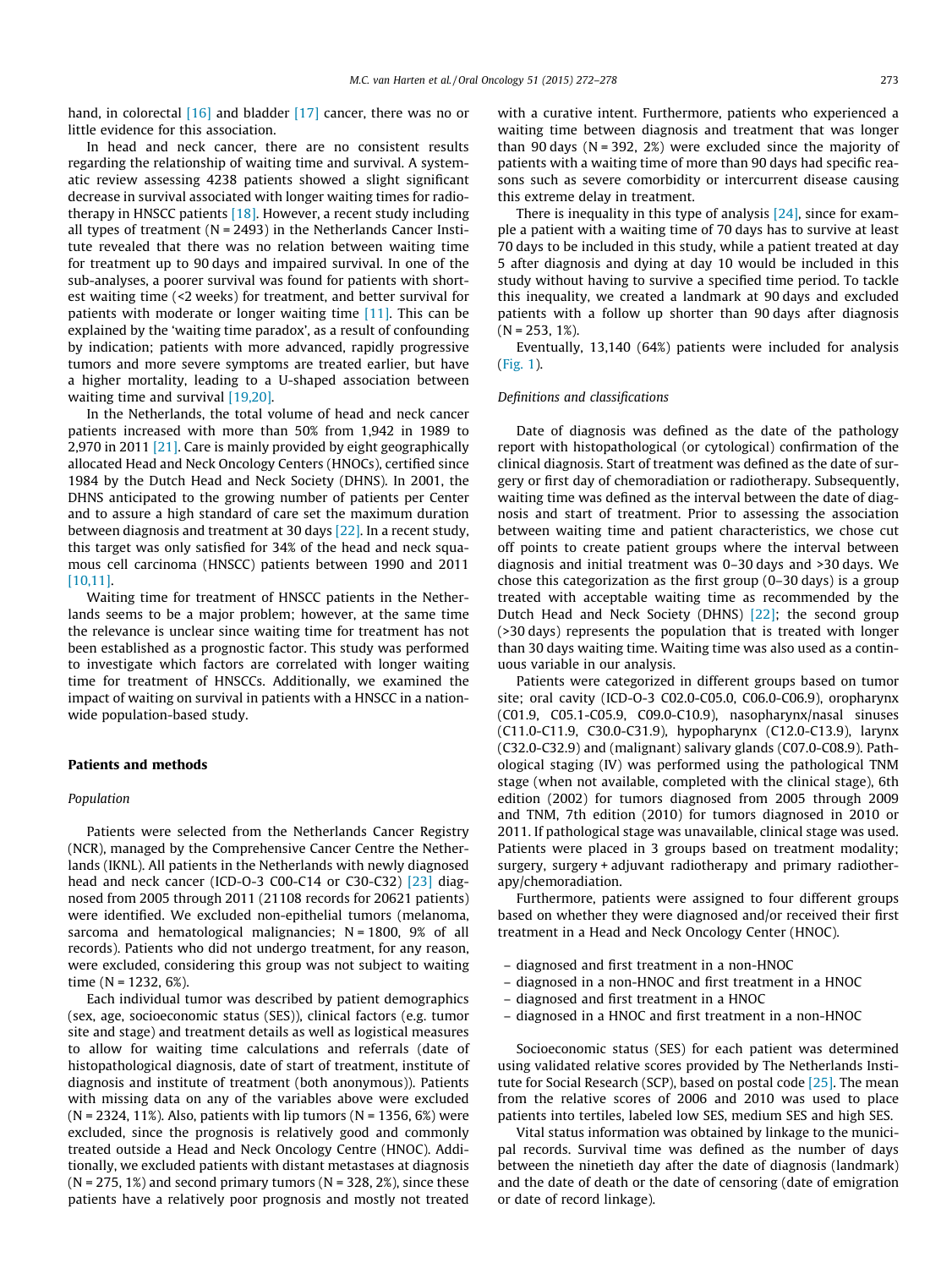<span id="page-3-0"></span>

Figure 1. Flow chart study population.

## Statistical analysis and outcome measures

Differences in categorical data were analyzed using the chisquare test, while not-normally distributed continuous data were compared using the non-parametric Kruskal Wallis test. Overall survival (OS) was calculated using SPSS  $20^\circ$  (SPSS Inc., Chicago, IL) and multivariable Cox regression using R (package rms version 3.6-3). The assumption of the proportional hazards model was evaluated by using log–log plots.

OS was assessed by Kaplan Meier curves and hazard ratio of dying were calculated using Cox regression. In our multivariable regression model, waiting time was used as a continuous variable with a restricted cubic spline with four knots  $[26]$ . Furthermore, we included variables that are known to be prognostic factors for survival and were significant in our univariable analyses (i.e. tumor stage, age, sex, tumor site). Also, we included socioeconomic status and type of diagnosis/treatment center as variables in our survival analysis. A  $p$  value <0.05 was considered statistically significant.

## Results

### Population characteristics

[Table 1](#page-4-0) shows the characteristics of the total study population (N = 13,140). Summarizing, the median age for men was 63 (range 10–97) and 63 (range 0–98) for women. Most tumors were found in the oral cavity (33%) and larynx (28%) and diagnosed at Stage I (31%) or Stage IV (36%).

Seventy-nine percent of the patients were treated in one of the eight HNOCs. The average number of patients treated in a HNOC from 2005 through 2011 was 186 per year. This number increased every year from 153 in 2005 to 228 in 2011.

# Waiting time for treatment

As shown in [Table 1,](#page-4-0) the median interval between diagnosis and treatment was 37 days (25–75% IQR 24–49) Patients who were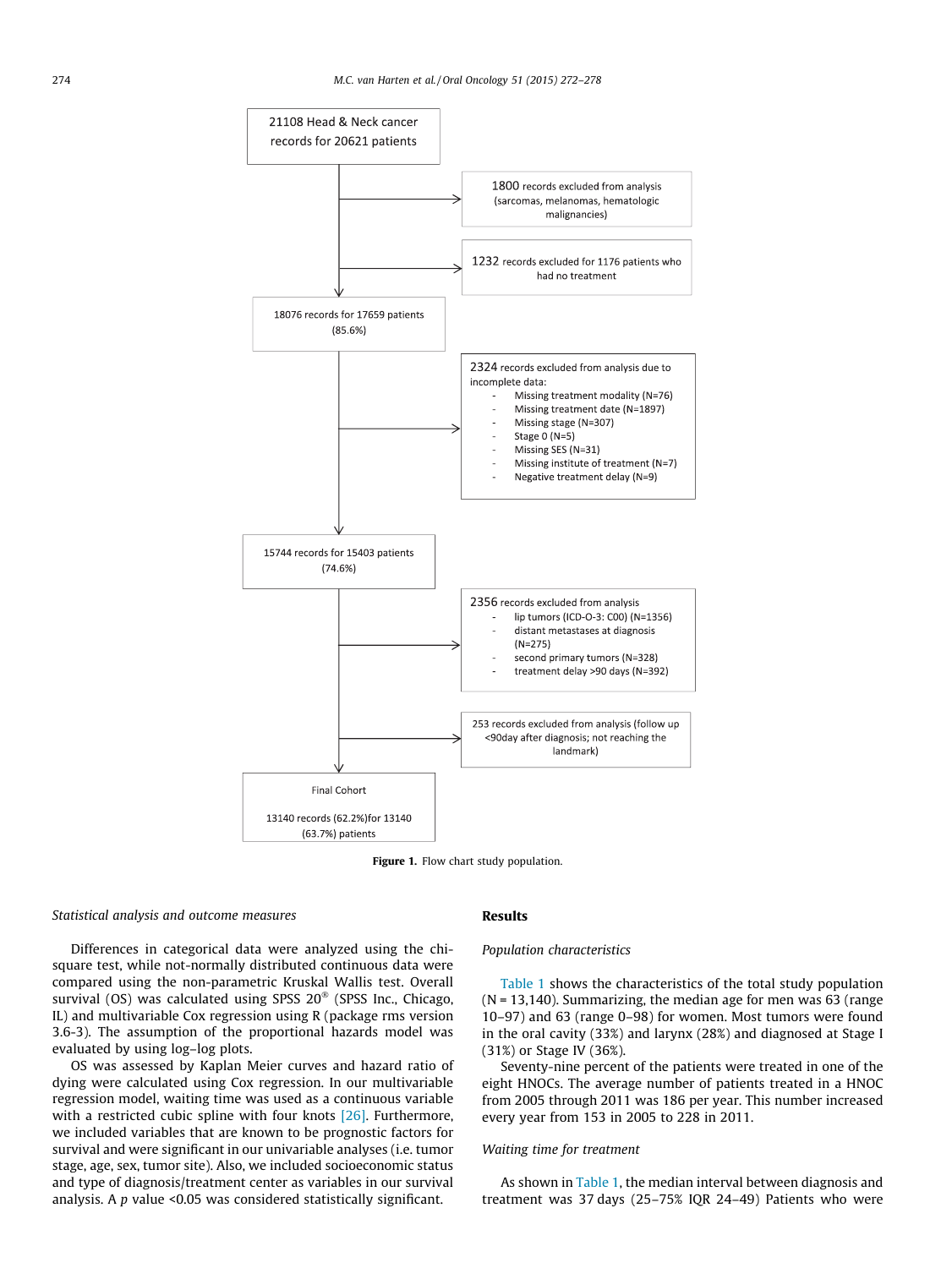#### <span id="page-4-0"></span>Table 1

Patient characteristics and association of selected risk factors with waiting times for treatment of HNSCC patients in the Netherlands, 2005-2012 (N = 13,140).

| Characteristic                           |       | Total number (%) by characteristic, divided in subgroups<br>based on waiting time |           | Total waiting time (days) in relation<br>to characteristic |                     |                          |
|------------------------------------------|-------|-----------------------------------------------------------------------------------|-----------|------------------------------------------------------------|---------------------|--------------------------|
|                                          | All   | $0-30$ days                                                                       | >30 days  | p-value <sup>a</sup>                                       | Median (25-75% IQR) | $p$ -value $\frac{b}{2}$ |
| All                                      | 13140 | 4755 (36)                                                                         | 8383 (64) |                                                            | $37(24-49)$         |                          |
| Sex                                      |       |                                                                                   |           | 0.021                                                      |                     | 0.008                    |
| Male                                     | 8869  | 3150 (35)                                                                         | 5719 (65) |                                                            | $37(25-49)$         |                          |
| Female                                   | 4271  | 1605 (38)                                                                         | 2666 (62) |                                                            | $37(23-49)$         |                          |
| Age                                      |       |                                                                                   |           | < 0.001                                                    |                     | < 0.001                  |
| <40                                      | 394   | 218 (55)                                                                          | 176(45)   |                                                            | $28(0-42)$          |                          |
| $40 - 49$                                | 1094  | 405 (37)                                                                          | 689 (63)  |                                                            | $36.5(24-48)$       |                          |
| $50 - 59$                                | 3491  | 1199 (34)                                                                         | 2292 (66) |                                                            | $38(26-50)$         |                          |
| $60 - 69$                                | 4355  | 1528 (35)                                                                         | 2827 (65) |                                                            | $37(26-49)$         |                          |
| >70                                      | 3806  | 1405 (37)                                                                         | 2401 (63) |                                                            | $37(23-50)$         |                          |
| Tumor site                               |       |                                                                                   |           | < 0.001                                                    |                     | < 0.001                  |
| Oral cavity                              | 4309  | 1657 (38)                                                                         | 2652 (62) |                                                            | $36(23-48)$         |                          |
| Oropharynx                               | 2525  | 679 (37)                                                                          | 1846 (73) |                                                            | $41(29-54)$         |                          |
| Nasopharynx/paranasal sinus/nasal cavity | 952   | 290 (30)                                                                          | 662 (70)  |                                                            | $40(27-52)$         |                          |
| Hypopharynx                              | 896   | 280 (31)                                                                          | 616 (69)  |                                                            | $38(28-51)$         |                          |
| Larynx                                   | 3721  | 1464 (39)                                                                         | 2257 (61) |                                                            | $35(23-49)$         |                          |
| Salivary glands                          | 737   | 385 (52)                                                                          | 352 (48)  |                                                            | $29(0-48)$          |                          |
| Social Economic Status                   |       |                                                                                   |           | .001                                                       |                     | < 0.001                  |
| Low                                      | 4380  | 1539 (35)                                                                         | 2841 (65) |                                                            | $38(25-50)$         |                          |
| Medium                                   | 4390  | 1538 (35)                                                                         | 2852 (65) |                                                            | $37.5(26-50)$       |                          |
| High                                     | 4370  | 1678 (38)                                                                         | 2692 (62) |                                                            | $36(23-48)$         |                          |
| Stage                                    |       |                                                                                   |           | < 0.001                                                    |                     | < 0.001                  |
| Stage I                                  | 4102  | 1997 (49)                                                                         | 2105(51)  |                                                            | $31(6-45)$          |                          |
| Stage II                                 | 2374  | 754 (32)                                                                          | 1620 (68) |                                                            | $39(27-50)$         |                          |
| Stage III                                | 1960  | 615 (31)                                                                          | 1345 (69) |                                                            | $40(27-52)$         |                          |
| Stage IV                                 | 4704  | 1389 (30)                                                                         | 3315 (70) |                                                            | $40(28-53)$         |                          |
| Initial therapy                          |       |                                                                                   |           | < 0.001                                                    |                     | < 0.001                  |
| Surgery                                  | 3833  | 1938 (51)                                                                         | 1895 (49) |                                                            | $30(10-43)$         |                          |
| Surgery + adjuvant therapy               | 3571  | 1479 (41)                                                                         | 2092 (59) |                                                            | $35(21-48)$         |                          |
| Radiotherapy/chemoradiation              | 5736  | 1338 (23)                                                                         | 4398 (77) |                                                            | $42(31-55)$         |                          |
| Institute of diagnosis & treatment       |       |                                                                                   |           | < 0.001                                                    |                     | < 0.001                  |
| Diagnosed and treated in non-HNOC        | 2353  | 1175 (50)                                                                         | 1178 (50) |                                                            | $31(0-47)$          |                          |
| Diagnosed in non-HNOC & treated in HNOC  | 5723  | 943 (16)                                                                          | 4780 (84) |                                                            | $44(35-55)$         |                          |
| Diagnosed and treated in HNOC            | 4677  | 2467 (53)                                                                         | 2210 (47) |                                                            | $29(19-41)$         |                          |
| Diagnosed in HNOC & treated in non-HNOC  | 387   | 170 (44)                                                                          | 217 (56)  |                                                            | $33(24-44)$         |                          |

Abbreviations: HNSCC, Head and Neck Squamous Cell Carcinoma; IQR, Interquartile Range; HNOC, Head and Neck Oncology Center

Chi-square test of independence (chi-square test for trend when applicable).

b Non-parametric Mann–Whitney test (Kruskal Wallis test when applicable).

likely to wait significantly ( $p < 0.05$ ) longer for treatment were diagnosed with a tumor in the oropharynx (41 days, 25–75% IQR 29–54), had advanced stage (IV) disease (40 days, 25–75% IQR 28–53), had a low SES (38 days, 25–75% IQR 25–50), were treated with radiotherapy or chemoradiation (42 days, 25–75% IQR 31–55) and were diagnosed in a non-HNOC and treated in a HNOC (44 days, 25–75% IQR 35–55).

There were 1432 (10%) patients treated on the same day the diagnosis was histopathologically confirmed (waiting time = 0). Eighteen percent of these patients had a tumor in the salivary glands (vs.  $4\%$  in the group with a waiting time > 0 days),  $71\%$ had a Stage I tumor (vs. 26%), 100% were surgically treated (vs. 51%) and 55% were diagnosed and treated in a non-HNOC (vs. 13%).

# Survival

The five-year overall survival (OS) in our total study population was 58% (95% CI 58% – 60%). After adjusting for all variables that were significantly prognostic in our univariable regression models, our multivariable Cox regression model showed that longer waiting time, using the median of 37 days as a reference point, was significantly related to a higher hazard of dying ( $p < 0.0001$ ) ([Table 2](#page-5-0) and [Fig. 2](#page-5-0)). As shown in [Fig. 2,](#page-5-0) the curve ascends sharply to 25 days, then the curve plateaus, until approximately 2 months, after which the hazard of dying increases rapidly again. Survival curves for different waiting times show a similar association in [Fig. 3](#page-6-0).

Patients with a high socioeconomic status score had a lower hazard of dying than patients with a low SES (HR 0.89, 95% CI 0.81 – 0.94). Furthermore, patients who were referred to a HNOC for diagnosis and treatment had a significantly lower hazard of dying (HR 0.89, 95% CI 0.82 – 0.98), while those diagnosed in a HNOC and treated in a non-HNOC had a higher hazard of dying (HR 1.33, 95%CI 1.12 – 1.58) [\(Table 2\)](#page-5-0)).

Using waiting time as a categorical variable, divided in groups defined by the DHNS; there was no significant difference in survival measured between the group that was treated after the deadline of 30 days after diagnosis, and the patients that were treated before 30 days in a multivariable analysis (HR 1.00, 95% CI, 0.94  $-1.07$ ).

# Discussion

In the Netherlands, waiting times in healthcare is a heavily debated subject since these waiting times rose to an unacceptable level in the 1990s, due to the disincentive for medical specialists and hospitals to increase production as a result of the introduction of fixed budgets and limitation of capacity [\[27\]](#page-7-0). In 2001, the Dutch Head and Neck Society wrote a guideline on quality and organization of care that stated that 80% of the head and neck cancer patients should be treated within 30 days after diagnosis [\[22\]](#page-7-0). In our current study, only 36% of the patients with an HNSCC, diagnosed between 2005 and 2011, were treated within the given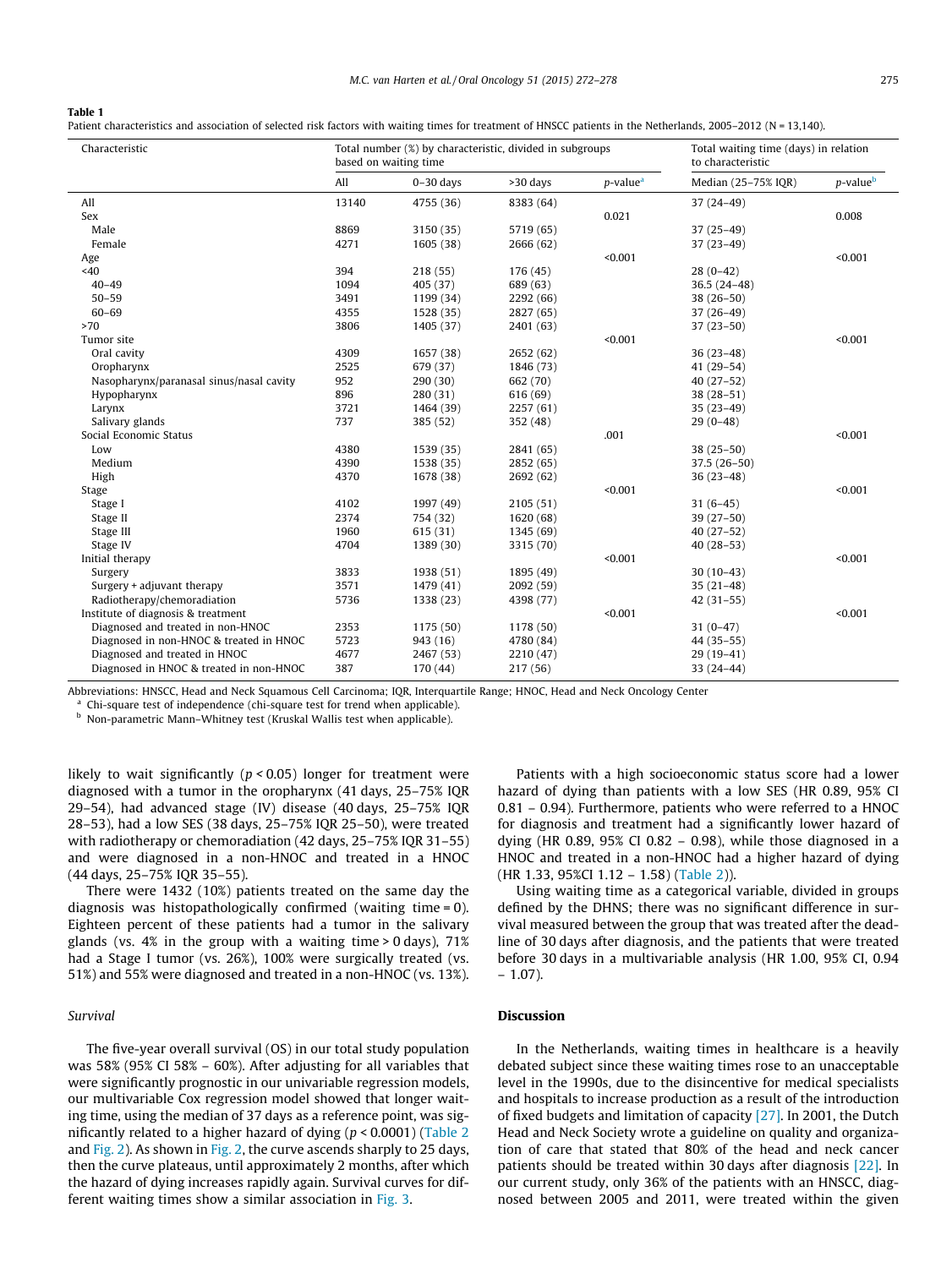#### <span id="page-5-0"></span>Table 2

Univariable and multivariable<sup>a</sup> Cox regression analyses for HNSCC patients treated in the Netherlands, 2005-2012 (N = 13,140).

|                                          | No.   | Hazard of dying     |                             |  |
|------------------------------------------|-------|---------------------|-----------------------------|--|
|                                          |       | Univariable         | Multivariable <sup>a</sup>  |  |
|                                          |       | HR (95% CI)         | HR (95% CI)                 |  |
| Waiting time for treatment (per 7 days)  | 13140 | $1.07(1.06 - 1.08)$ | see Fig. 2 ( $p < 0.0001$ ) |  |
| Sex                                      |       |                     |                             |  |
| Male                                     | 8869  | $1.00$ (ref)        | $1.00$ (ref)                |  |
| Female                                   | 4271  | $.84(.79-.90)$      | $.83$ $(.78 - .89)$         |  |
| Age (per year)                           | 13140 | $1.03(1.03 - 1.03)$ | $1.04(1.03-1.04)$           |  |
| Tumor site                               |       |                     |                             |  |
| Oral cavity                              | 4309  | $1.00$ (ref)        | $1.00$ (ref)                |  |
| Oropharynx                               | 2525  | $1.21(1.11 - 1.31)$ | $.78$ $(.71 - .86)$         |  |
| Nasopharynx/paranasal sinus/nasal cavity | 952   | $.94(.83 - 1.06)$   | $.75(.66-.85)$              |  |
| Hypopharynx                              | 896   | $2.01(1.82 - 2.23)$ | $1.00$ $(.89-1.12)$         |  |
| Larynx                                   | 3721  | $.84$ $(.77-.90)$   | $.69(.63-.76)$              |  |
| Salivary glands                          | 737   | $.65(.57-.76)$      | $.68(.59-.10)$              |  |
| Social Economic Status                   |       |                     |                             |  |
| Low                                      | 4380  | $1.00$ (ref)        | $1.00$ (ref)                |  |
| Medium                                   | 4390  | $.94(.88-1.01)$     | $.97(.90-1.04)$             |  |
| High                                     | 4370  | $.84(.78-.90)$      | $.87(.81-.94)$              |  |
| Stage                                    |       |                     |                             |  |
| Stage I                                  | 4102  | $1.00$ (ref)        | $1.00$ (ref)                |  |
| Stage II                                 | 2374  | $1.61(1.45-1.78)$   | $1.44(1.29-1.61)$           |  |
| Stage III                                | 1960  | $2.33(2.10-2.57)$   | $2.20(1.96 - 2.46)$         |  |
| Stage IV                                 | 4704  | $3.95(3.64 - 4.28)$ | $3.72(3.36 - 4.12)$         |  |
| Treatment                                |       |                     |                             |  |
| Surgery                                  | 3833  | $1.00$ (ref)        | $1.00$ (ref)                |  |
| Surgery + adjuvant therapy               | 3571  | $1.70(1.57-1.85)$   | $.93(.84-1.03)$             |  |
| Radiotherapy/chemoradiation              | 5736  | $2.10(1.95 - 2.27)$ | $1.38(1.24 - 1.53)$         |  |
| Institute of diagnosis/treatment         |       |                     |                             |  |
| Diagnosed and treated in non-HNOC        | 2353  | $1.00$ (ref)        | $1.00$ (ref)                |  |
| Diagnosed in non-HNOC & treated in HNOC  | 5723  | $1.21(1.11-1.31)$   | $.89(.82-.98)$              |  |
| Diagnosed and treated in HNOC            | 4677  | $1.41(1.29-1.53)$   | $1.05$ (.96-1.15)           |  |
| Diagnosed in HNOC & treated in non-HNOC  | 387   | $1.90(1.61 - 2.24)$ | $1.33(1.12 - 1.58)$         |  |

Abbreviations: HNSCC, Head and Neck Squamous Cell Carcinoma; ref, reference; HR, Hazard ratio; CI, Confidence Interval; HNOC, Head and Neck Oncology Center. <sup>a</sup> Adjusted for sex, age, tumor site, SES, stage, treatment and institute of diagnosis/treatment.



Figure 2. Spline curve for the estimated association between waiting time and survival. The hazard ratio has been set to 1 at the reference of 30 days.

timeframe. Median time between diagnosis and treatment was 37 days, comparable with a recent study in a HNOC in the Netherlands that showed a median interval of 39 days [\[11\]](#page-7-0). In 2008, another Dutch HNOC introduced an integrated care program in order to improve quality of care, resulting in almost a 20% decrease of waiting time for treatment to a median interval of 29 days [\[10\].](#page-7-0)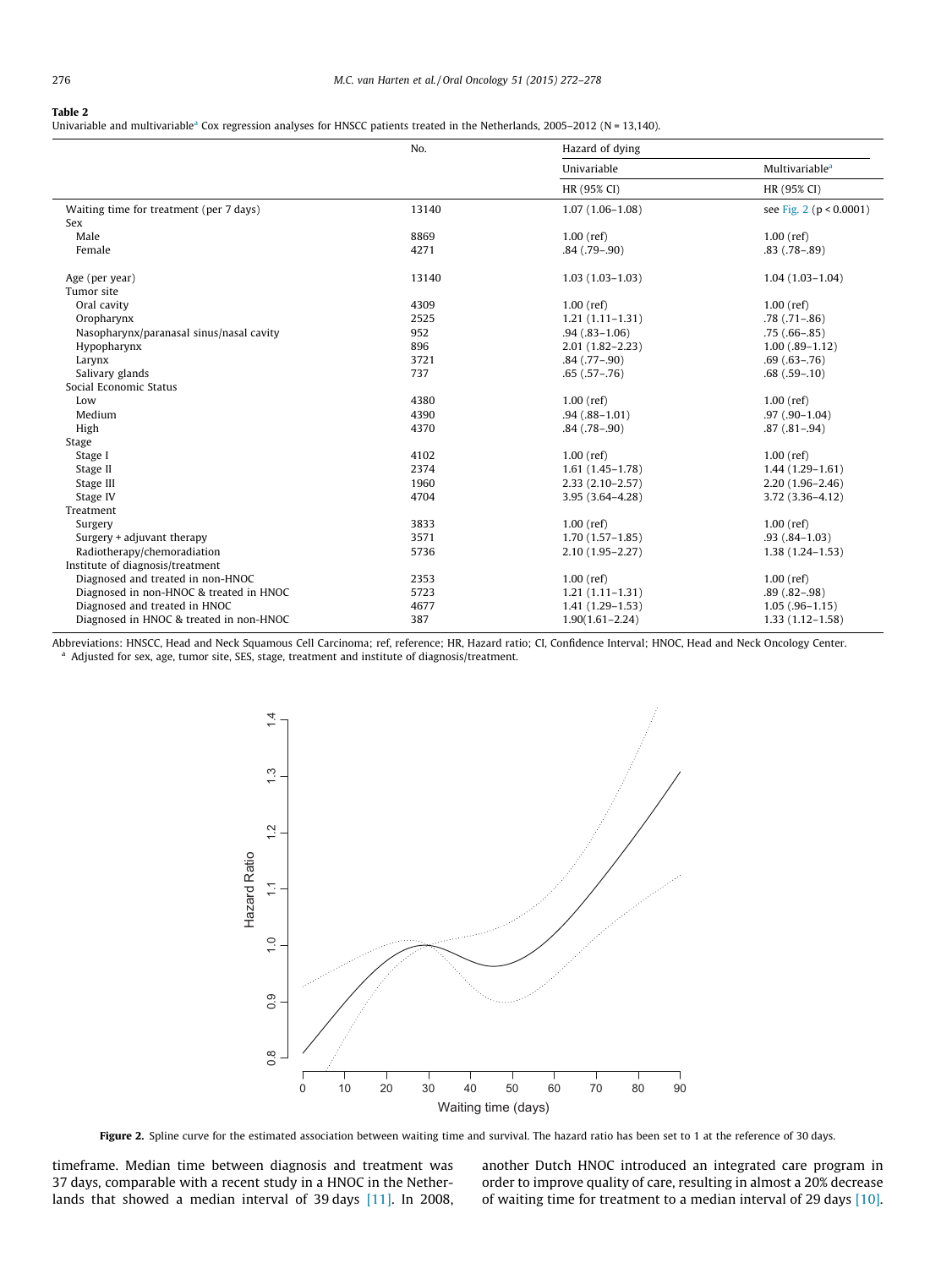<span id="page-6-0"></span>

Figure 3. Predicted survival curves based on the multivariable model by waiting time. Predictions are adjusted to sex, age, tumor site, SES, stage, treatment and institute of diagnosis/treatment.

Though, prior to continuation of the program and further implementation, more research was warranted to investigate costeffectiveness. In Denmark, a country with a similar healthcare system, median waiting time for treatment in HNSCC patients in 2010 was 25 days, versus 47 days in 2002. This improvement was the result of a fast track program that started in 2007 and focused on multidisciplinary team boards and joint clinics enabling immediate counseling and treatment planning after histopathological diagnosis [\[6\]](#page-7-0).

We found that patients with a relatively low socioeconomic score (SES) had a median waiting time almost 10% longer than patients with a high SES score. This finding is concordant with earlier reports showing longer waiting times for patients with a lower SES, e.g. in breast cancer [\[28\]](#page-7-0). However, low SES was also associated with a higher stage (35% stage IV in low SES versus 32% stage IV in high SES) and were therefore treated with chemoradiation more frequently. An additional possible explanation could be that patients with a higher SES exhibit a more assertive behavior towards doctors and demand treatment with minimal delay [\[29\].](#page-7-0) Also, as patients with lower SES scores have higher levels of comor-bidity [\[30\],](#page-7-0) it could be that these patients needed more pretreatment analyses that postponed definitive treatment. This level of comorbidity could, together with the higher incidence of smokers and alcohol abusers in this group, possibly explain the poorer survival of patients with a lower SES.

Forty-four percent of our population was diagnosed in a non-HNOC and referred and treated in a HNOC. These patients had a median waiting time for treatment of 44 days, probably due to a delay in referral. Despite this longer waiting time, this group had the lowest hazard of dying in our multivariable Cox regression analysis. Treating patients in specialized, centralized centers thus seems to have a greater impact on survival than waiting time. On the other hand, this waiting time can easily be shortened by early referral to a HNOC once suspicion for a malignancy is present. We additionally found a higher hazard of dying in patients with shorter waiting times for the group that was diagnosed in a HNOC and treated in a non-HNOC. These were mainly patients referred for radiotherapy in a hospital near their hometown.

In 1432 (10%) of our patients, the waiting time equaled zero days. These were mainly patients with favorable prognosis, evidenced by low-stage tumors and the histopathological diagnosis confirmed by the resection. Exclusion of this group from the analysis was not necessary since the multivariable analysis included stage, localization and type of treatment. However, an additional analysis excluding patients with a treatment time of zero days, did not alter our conclusions.

As opposed to the single center Dutch study that reported no relationship between longer waiting times and disease-specific and disease free survival in HNSCC patients [\[11\]](#page-7-0), we hypothesized an impaired overall survival as a consequence of longer waiting times. Accordingly, our multivariable Cox regression model showed that longer waiting time, was significantly related to a higher hazard of dying. A similar relationship was found in a review by Chen [\[18\]](#page-7-0) in patients with an HNSCC treated with radiotherapy. Intuitively, this probably is due to progression of the tumor to a more advanced stage, considering the rapid growth of HNSCCs [\[31,32\].](#page-7-0) Also, we did not find a U-shaped association between waiting time and survival, as described in earlier studies investigating the prognostic value of waiting time [\[11,19,20\].](#page-7-0) Possibly, confounding by indication may have occurred in these studies, as a result of specific hospital policies, prioritizing patients with rapidly progressing tumors. Another explanation could be that since the previous studies were smaller, estimates were more prone to be affected by outliers, which levels out in this large population.

We found that the 30 day cut-off for evaluating the waiting time as stated by the DHNS had no prognostic value; there was no statistical difference found in survival between patients that were treated before 30 days and the group that was treated after 30 days. This has probably to do with the fact that there is no biological reason to assume that exactly 30 days of waiting time would be prognostic, tumors are progressing continuously over time. Nonetheless, the curve that represents the hazard of dying rapidly ascends up to 25 days and after 2 months. As tumors will progress more evenly, it is difficult to explain this curve biologically. Possibly biases in treatment planning play a role. Since almost 10% of our population are treated with more than 2 months waiting time, this